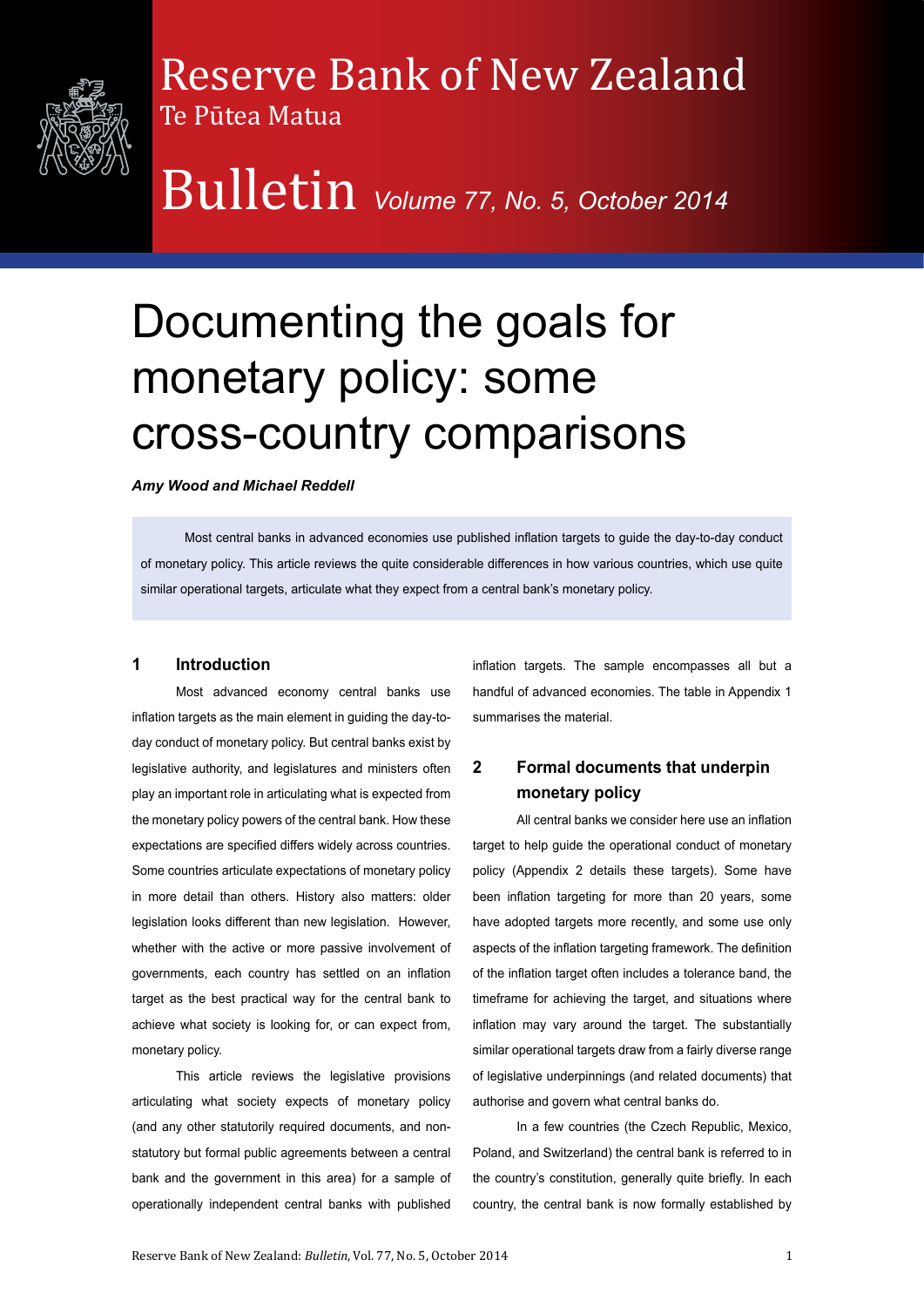statute, passed by the respective national legislature.<sup>1</sup> Such statutes set out the powers and governance of the central bank, often in considerable detail.2 Central bank statutes also often cover a diverse range of other matters, including the wide range of functions other than monetary policy that many central banks undertake.

The legislation governing central banks differs widely across countries. Some of these differences probably just reflect the different traditions of legislative drafting across countries with diverse political and institutional backgrounds. The age of legislation is also important. Older central bank legislation often looks materially different than laws that have been passed in the past couple of decades, probably reflecting changes in drafting styles, in views on institutional design, and in how monetary policy is best understood and communicated. In some countries – Australia is one example – considerable practical changes have been made to the conduct of monetary policy, including the respective roles of central bankers and politicians, with little or no material change to relevant aspects of the legislation.

Primary legislation (an Act of Parliament) is sometimes supplemented by secondary legislation, other statutorily required documents, and in some cases by non-statutory but formal public agreements. These formal supplementary documents are often used to bridge the gap between the general powers and responsibilities of the central bank set out in legislation and the current operational targets of monetary policy. In general, formal supplementary documents tend to be more specific about the goals of monetary policy than primary legislation. But even here there are considerable differences across countries.

At one end of the spectrum, the Norges Bank Act (1985) – passed at a time when Norway still had a fixed exchange rate – sets out little about what the Norges Bank should be aiming to achieve with its monetary policy powers. Under a Royal Decree (2001), however, authorities have chosen to use regulation to provide details on the goals of monetary policy, including specifically articulating

an inflation target.

By contrast, in New Zealand and the United Kingdom, the Acts of Parliament not only specify the primary objective for monetary policy over the mediumterm, but also require binding public documents which outline operational targets that the respective central banks must comply with. In New Zealand, Section 9 of the Reserve Bank of New Zealand Act (1989) requires that the Minister of Finance and the Governor of the Reserve Bank have an agreement setting out specific targets for achieving and maintaining price stability – the Policy Targets Agreement (PTA).

In the United Kingdom, the Bank of England Act (1998) sets out a requirement for the Remit for the Monetary Policy Committee. The remit is issued each year by the Chancellor of the Exchequer and sets out the operational definition of price stability – an inflation target.

In most countries, the law is more general. For example, Australia and Canada have older legislation which articulates a range of outcomes that monetary policy should contribute to. Both countries now use joint public statements to outline agreements on the operational targets for monetary policy to give modern operational form to what is articulated in legislation. These public statements are not a statutory requirement, and represent shared understandings rather than something with legal force. In Australia, the Statement on the Conduct of Monetary Policy is an agreement between the Treasurer and the Governor of the Reserve Bank of Australia, which has been renewed each time a government changes or Governor is (re)appointed. In Canada, the Bank of Canada and the government sign the Agreement on the Inflation-Control Target, which is renewed every five years. In practice, these documents specify inflation targets and considerations around them in a similar way to, say, New Zealand's PTA.

#### **3. What do countries expect from monetary policy?**

The Reserve Bank of New Zealand Act spells out the economic objective of monetary policy ("stability in the general level of prices"). But even when the legislation does specify what society expects from monetary policy, the form this takes can differ widely from country to country.

<sup>1</sup> The European System of Central Banks, which comprises the ECB and the national central banks of the Member States, was created by the Maastricht Treaty.

See Aldridge and Wood (2014) for a discussion of central bank governance in New Zealand and a similar group of countries to that considered in this article.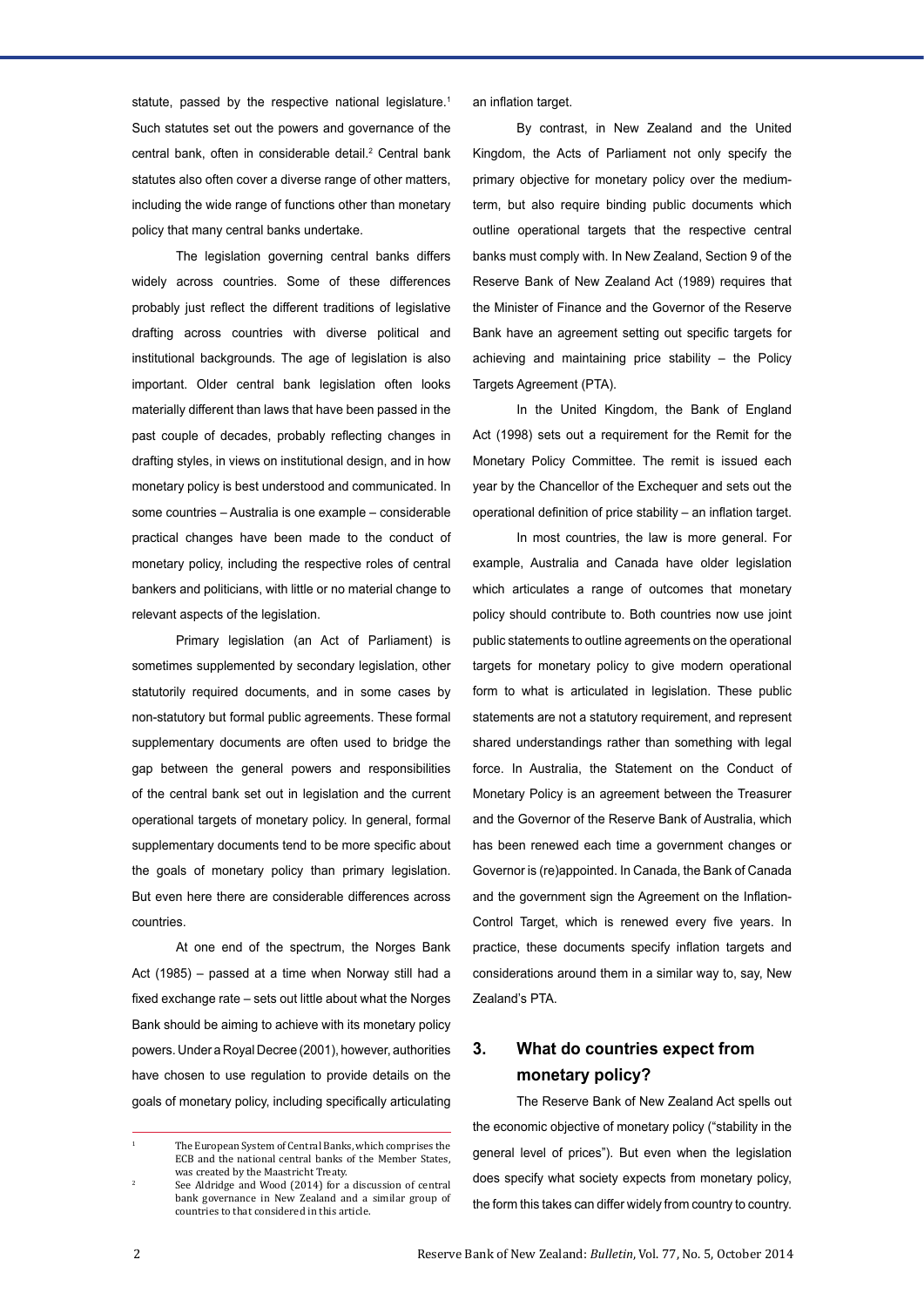In some countries the focus is on the economic outcomes that a successful monetary policy could contribute to in the longer run  $-$  in the table in Appendix 1 we term this a 'longer-term desired outcome'. In others, it is on what monetary policy can more directly influence – we term this a 'medium-term objective'.

Provisions that identify something like a longerterm desired outcome of monetary policy tend to refer to a broad long-run objective that relates to wider economic performance, such as improving the welfare of society or contributing to a country's development. This is often what is mentioned in those countries where the central bank is referred to in the country's constitution. For example in Switzerland, the constitution states that the Swiss National Bank shall "follow a monetary policy which serves the general interest of the country".

Most countries in our sample refer to such a longerterm desired outcome in either the primary central banking legislation or in associated formal documents. However, there is no formal reference to the longer-term desired outcome of a successful monetary policy in Chile, Israel, Poland, and Sweden. Presumably these countries are not indifferent to the potential contribution good monetary policy might make to wider economic performance. The omission from the formal documents probably reflects other factors, including perhaps just a more parsimonious style of expression. In New Zealand, for example, early PTAs did not explicitly mention how price stability and the inflation target fitted into wider economic performance (although central bank speeches, for example, often did). However, since 1996, in one form or another, PTAs have contained such wording. The current PTA states that "price stability plays an important part in supporting [the Government's economic objective of] delivering permanently higher incomes and living standards for New Zealanders".

The distinction between what we have termed medium-term objectives and longer-term desired outcomes is not always black and white. However in reviewing primary and secondary legislation for the central banks in this sample, it is reasonable to interpret the legislative provisions as giving each central bank something similar to a medium-term objective of monetary policy. In most central banks in this sample the mediumterm objective of monetary policy now is maintaining price stability or, equivalently, the domestic purchasing power of the currency. The medium-term objective mentioned in legislation in Australia, Canada, and Chile relates to stability of the currency – a concept that can have both domestic and external dimensions. In general, countries with legislation written over the past couple of decades are more likely to explicitly specify price stability as the primary objective of monetary policy.

The medium-term objective and the longer-term desired outcome of a successful monetary policy are often explicitly linked. As discussed above, this is so in New Zealand. In the United Kingdom, the Bank of England Act (1998) specifies that the medium-term objective of monetary policy is maintaining price stability. The current Remit for the Monetary Policy Committee outlines the Chancellor's perspective that medium-term price stability is "an essential pre requisite for economic prosperity".

In some slightly older legislation, this link is also explicit. In the United States, for example, the Federal Reserve Act (amended in 1977) requires the Federal Reserve to "maintain long run growth of the monetary and credit aggregates commensurate with the economy's long run potential to increase production" [as an objective the Federal Reserve was believed able to more directly achieve] so as "to promote effectively the goals of maximum employment, stable prices and moderate long term interest rates" [the longer-term desired outcomes of a successful monetary policy].

The Reserve Bank of Australia Act (1959) - also passed at a time of fixed exchange rates - can be interpreted as specifying that currency stability is an objective that monetary policy should aim to achieve, and full employment and the economic prosperity of Australia are the longer-term desired outcomes of a successful monetary policy. The current Statement on the Conduct of Monetary Policy connects these statutory provisions to the operational inflation target, stating that "these objectives allow the Reserve Bank [of Australia] Board to focus on price (currency) stability, which is a crucial precondition for long-term economic growth and employment…"

The Bank of Canada Act (1934) specifies that that the Bank is to use its powers ("to regulate credit and currency") towards a medium-term objective "to control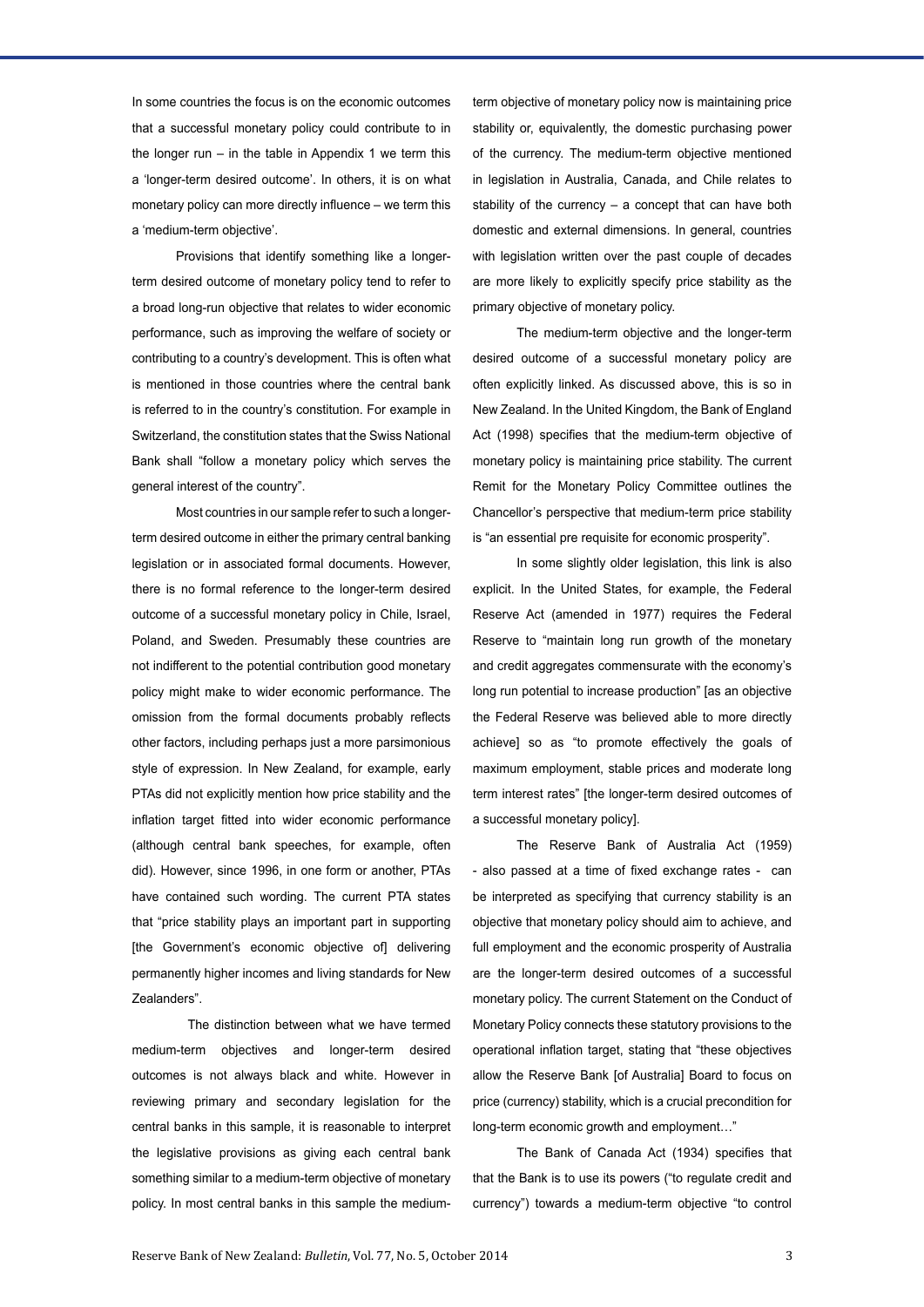and protect the external value of the national monetary unit". However, the Agreement on the Inflation-Control Target directs the conduct of the Bank of Canada towards achieving price stability, as the best contribution monetary policy can make towards "promoting the economic and financial welfare of Canada", the longer-term desired outcome specified in the Act.

The focus of this discussion has been on legislation and formal supplementary documents. But even when these documents are not very explicit in specifying what monetary policy should do, central banks have been active in articulating how statutory goals translate into operational practice and how the conduct of monetary policy fits in with wider economic considerations. Although such documents have no formal authority, they can, nonetheless, play an important role.

In Sweden, the Sveriges Riksbank Act (1988) states simply that the medium-term objective of monetary policy is price stability and no other formal documents involve the government in defining or documenting monetary policy objectives. The central bank itself has taken the responsibility of adopting and publishing an inflation target. Sveriges Riksbank (2010) provides a description of the overall principles guiding how the Riksbank conducts monetary policy. This document states that "without prejudice to price stability, the Riksbank must support the objectives of general economic policy with a view to achieving sustainable growth and high employment, and take into account the risks linked to developments in financial markets". The Central Bank of Chile also sets its own inflation target, and uses published documents in a similar way (see Central Bank of Chile, 2007). In the United States, Federal Reserve (2005) notes that stable prices in the long run are a precondition for the legislated desired outcomes of maximum employment, stable prices, and moderate long-term interest rates, but that some tension can exist between these economic goals in the short run.

#### **4 Other considerations**

Central bank legislation, and other formal supplementary documents of the sort dealt with in this article, often mention other economic variables central banks are expected to take into account of in conducting monetary policy. Although price stability is the mediumterm objective for most central banks in this sample, countries often make explicit mention of variables such as employment and output that monetary policymakers need to consider, in addition to achieving price stability. It is widely accepted that in the short run and in some circumstances there can be a trade-off between price stability and desirable outcomes for other economic variables.

Reflecting the limited impact monetary policy can directly have on the real economy beyond the short run, these other economic variables are best seen as constraints or considerations. Precedence is typically given to medium-term price stability, and this is often made quite explicit in formal documents through phrasing such as 'subject to price stability' or 'without prejudice to price stability'. The New Zealand wording, discussed below, is quite similar. In other countries this distinction is less explicit. For example, the Swiss National Bank is mandated to ensure price stability, but "in doing so, it shall take due account of the development of the economy".

Whether, and if so which, shorter-run economic variables are explicitly mentioned in the formal documents discussed in this article perhaps reflects idiosyncratic national circumstances at the time the documents were written. As regular central bank documents such as the *Monetary Policy Statements* make clear, in practice it is common for central banks to consider fluctuations or variability in economic variables, such as output and/or employment in setting monetary policy. .

In most central banks in this sample, some reference to the other economic variables or financial considerations that monetary policymakers are expected to take into account, is made explicit in formal documents (details are in Appendix 1). For example, the Bank of Canada Act expects that the Bank of Canada will "mitigate by its influence fluctuations in the general level of production, trade, prices, employment". The Act also acknowledges the limitations of monetary policy in this wording, "so far as may be possible within the scope of monetary action".

In the United Kingdom, these other economic variables are outlined in the Remit for the Monetary Policy Committee. The Remit states that keeping inflation at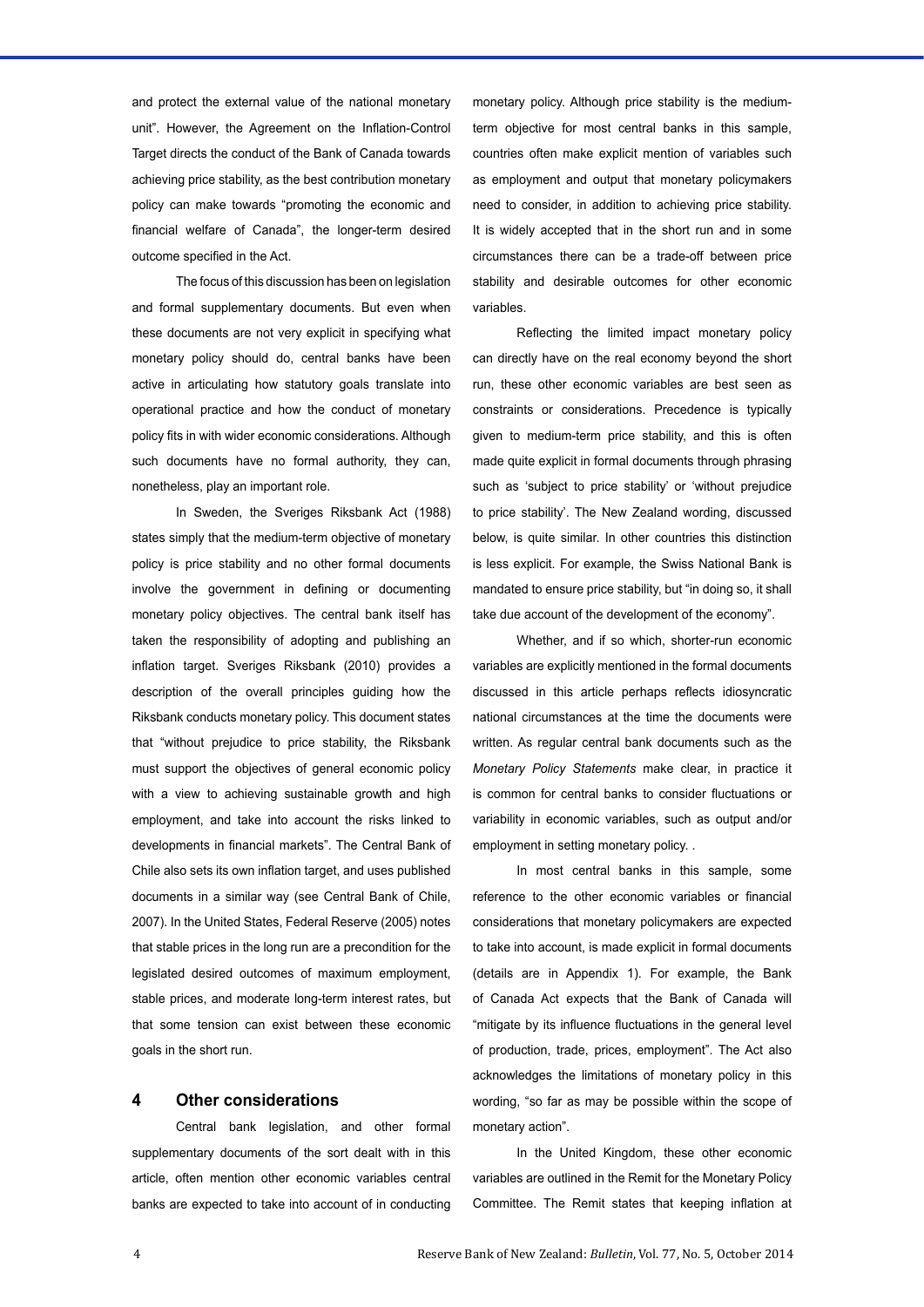target may cause undesirable volatility in output in some circumstances, and so consideration should be placed on variability in output. And in the same vein, the Remit notes that keeping inflation at target in some circumstances could exacerbate imbalances that could represent a risk to financial stability. The ECB is often regarded as having a very simple and explicit mandate, but in the Treaty establishing it, the ECB is required to take account of quite a wide range of other considerations.

In New Zealand, the Act mentions that the Reserve Bank should have regard to the efficiency and soundness of the financial system as considerations in the conduct of monetary policy. The PTA reiterates this, and also states that in achieving price stability, the Reserve Bank must seek to avoid unnecessary instability in output, interest rates and the exchange rate.

New Zealand is the only country in the sample to explicitly mention interest rate volatility in its formal documents - perhaps reflecting the experience with the Monetary Conditions Index (MCI) in the late 1990s although the literature in this area has long recognised that central banks tend to be averse to quick reversals of interest rates changes, capturing much the same idea. Exchange rate references are more often mentioned in older legislation written when fixed exchange rates were common. But even more recently in, for example, the Norwegian regulation on monetary policy and in Iceland's agreement between the central bank and the Minister of Finance, exchange rate considerations are mentioned. In addition, although not considered here, potential concern about exchange rate variability is reflected in provisions giving central banks the power to intervene in the foreign exchange market.<sup>3</sup>

Financial stability considerations are specified in statute in the Czech Republic, Israel, Mexico, New Zealand, and South Korea, and in the statutorily required Remit for the Monetary Policy Committee in the United Kingdom. References to financial stability have become more common since the crisis of 2008/9, although in New Zealand's case the 1989 Act explicitly required (section 10) that monetary policy be set having regard for "the efficiency and soundness of the financial system"

#### **5 Relationship with the government**

Monetary policy is just one strand of economic policy. In many of the countries in our sample, formal documents explicitly recognise the interaction and overlap between government objectives and central bank goals. In many countries, the government is formally involved in determining inflation targets (see Appendix 2). Even where governments are not directly involved in inflation target-setting, they typically play a key role in appointing the members of the central bank decision-making bodies. In some countries, representatives of the Treasury participate in the central bank deliberations on monetary policy decisions (Aldridge and Wood, 2014).

Beyond this, some central banks are legislatively required to support the economic objectives of the government in the conduct of monetary policy. This is the case in the Czech Republic, Israel, Norway, Poland, South Korea and the United Kingdom. The Treaty governing the ECB has similar provisions regarding the general economic policies of the European Union. Often these provisions come with the caveat that they do not conflict with the central bank's price stability objective.

In some central banks (e.g. Chile, Japan and Switzerland) the law formally requires the government and central bank to keep each other informed of their intentions. In others (e.g. the euro area and New Zealand), the legislation explicitly requires the central bank to provide advice to the government in areas where government choices might have implications for monetary policy. The relationship between the central bank and the government is less extensively articulated in formal documents in other countries, and in some cases, these relationships are left unstated, but are typically important nonetheless.

#### **6 Conclusion**

Inflation targeting is the operational approach currently adopted by central banks across the advanced world. Each central bank covered in this article uses a numerical inflation target but each operates under, and is constrained by, its own legislation and/or related governing documents. Despite the similarities in how monetary policy is operated, there is a wide range of ways in which legislation and supplementary documents specify s See Aldridge and Wood (2014) for an overview of central  $\frac{1}{2}$  the medium- and longer-run aims societies have for

banks' powers and responsibilities.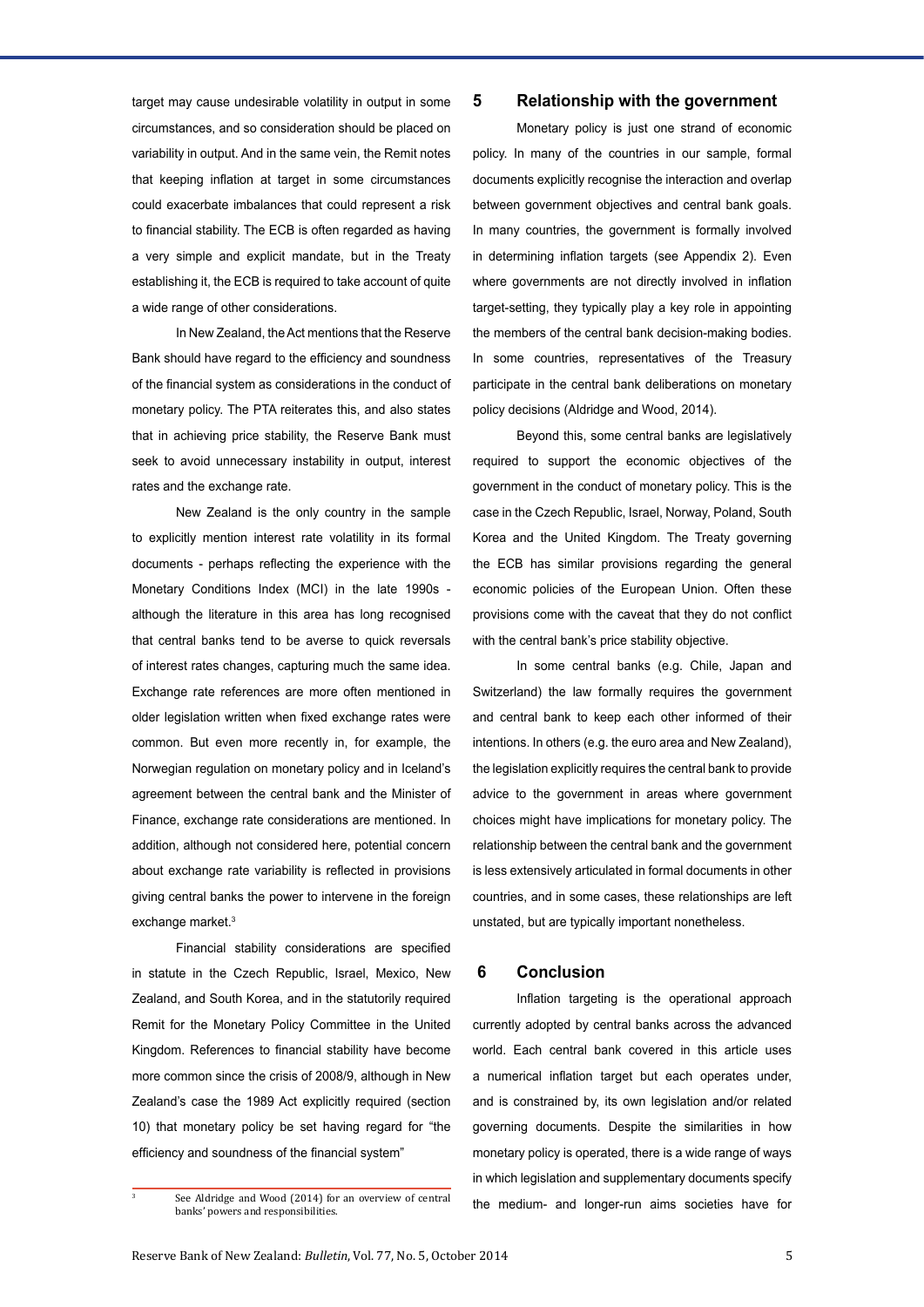monetary policy. In some countries the focus is more on the economic outcomes that a successful monetary policy could contribute to over the longer-term. In others it is more on what monetary policy can more directly achieve.

These differences do not seem to primarily reflect very different views of what monetary policy could reasonably accomplish. Specific national circumstances influence how formal documents are written. And older legislation often looks different than legislation adopted in the past 10-20 years, with the latter typically having a more explicit focus on domestic price stability. In some countries, formal documents say relatively little about what monetary policy is expected to achieve, while in other countries the formal documentation is more extensive. Other material, including speeches and explanatory documents published by central banks, also provides important insights into how various central banks interpret their role, and how the dayto-day conduct of monetary policy fits within the provisions of the relevant governing legislation.

#### **7 References**

Aldridge, T and A Wood (2014) 'Monetary policy decisionmaking and accountability structures: some cross-country comparisons', Reserve Bank of New Zealand *Bulletin* 77(1) pp. 15-30.

Bank of Canada (2011) 'Agreement on the inflation-control target',

http://www.bankofcanada.ca/2011/11/joint-statementgovernment-canada-and-bank-of-canada/

Bank of England (2014) 'Remit for the Monetary Policy Committee',

http://www.bankofengland.co.uk/monetarypolicy/ Documents/pdf/chancellorletter140319.pdf

Bank for International Settlements (2009) 'Issues in the Governance of Central Banks: a report from the Central Bank Governance Group', http://www.bis.org/publ/othp04. htm

Central Bank of Chile (2007) 'Central bank of Chile: monetary policy in an inflation targeting framework', http://www.bcentral.cl/eng/publications/policies/pdf/ MonetaryPolicyInflationTargeting.pdf

Federal Reserve (2005) 'The Federal Reserve System: purposes and functions', http://www.federalreserve.gov/ pf/pdf/pf\_complete.pdf

Reserve Bank of Australia (2013) 'Statement on the conduct of monetary policy',

http://www.rba.gov.au/monetary-policy/framework/stmtconduct-mp-6-24102013.html

Reserve Bank of New Zealand (2012) 'Policy Targets Agreement', http://www.rbnz.govt.nz/monetary\_policy/ policy\_targets\_agreement/4944840.html

Sveriges Riksbank (2010) 'Monetary policy in Sweden', http://www.riksbank.se/Upload/Dokument\_riksbank/Kat\_ publicerat/Rapporter/2010/Monetary\_policy\_2010.pdf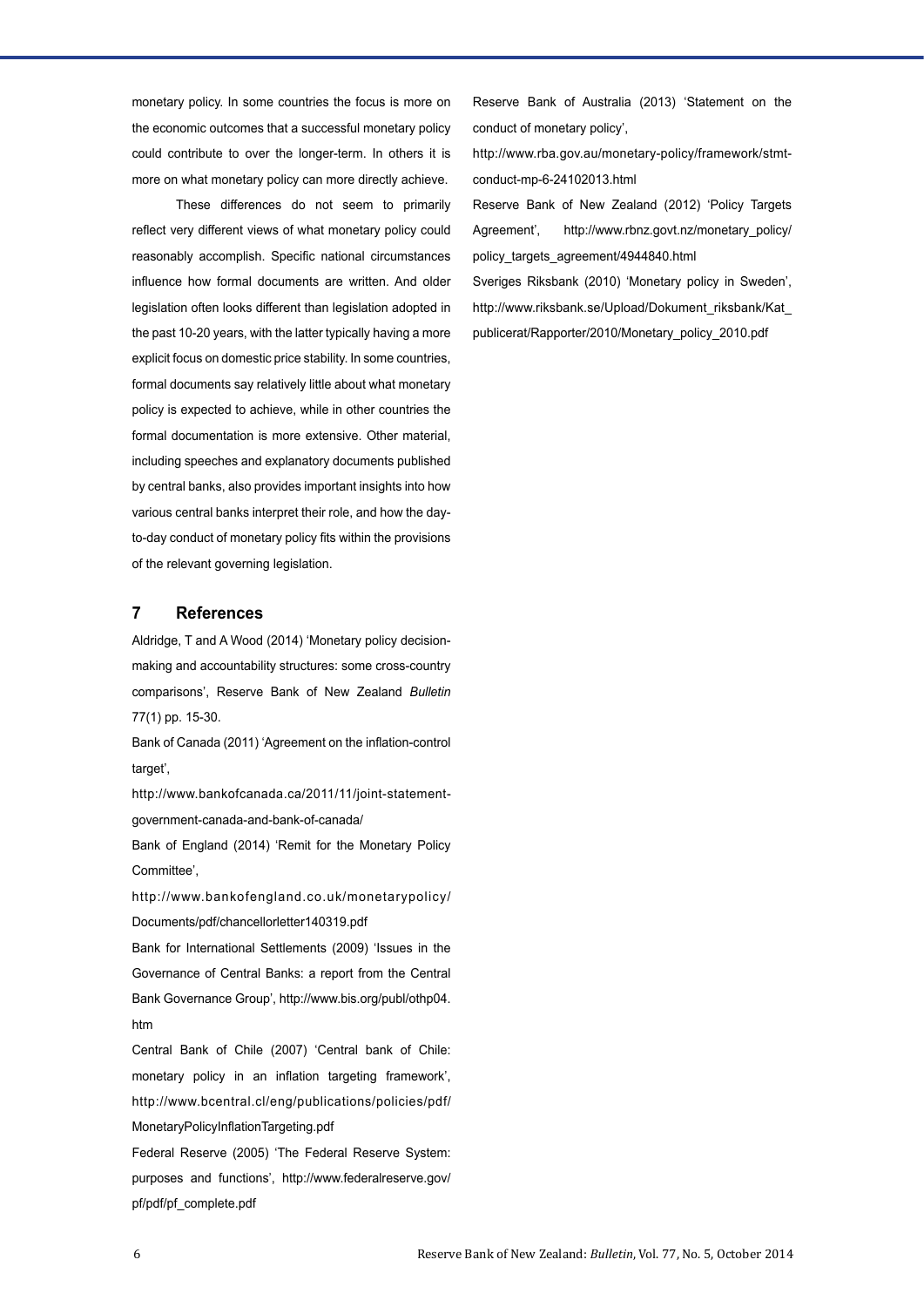| Relationship with the government | can assist it to achieve and maintain the<br>the Government and such persons or<br>organisations as the Bank considers<br>consult with, and give advice to, | economic objective of monetary policy."<br>Reserve Bank of New Zealand Act<br>(1989)                                                                                                                             | Statement on the Conduct of Monetary<br>"For its part the Government endorses<br>the inflation objective and emphasises<br>must play in achieving medium-term<br>the role that disciplined fiscal policy<br>price stability."<br>Policy (2013)                                                                                                                                      |                                                                                                                                                                                                                                                                                                                  |
|----------------------------------|-------------------------------------------------------------------------------------------------------------------------------------------------------------|------------------------------------------------------------------------------------------------------------------------------------------------------------------------------------------------------------------|-------------------------------------------------------------------------------------------------------------------------------------------------------------------------------------------------------------------------------------------------------------------------------------------------------------------------------------------------------------------------------------|------------------------------------------------------------------------------------------------------------------------------------------------------------------------------------------------------------------------------------------------------------------------------------------------------------------|
| Other considerations             | Reserve Bank of New Zealand Act (1989)<br>have regard to the efficiency and<br>soundness of the financial system."                                          | output, interest rates and the exchange<br>seek to avoid unnecessary instability in<br>soundness of the financial system, and<br>"have regard to the efficiency and<br>Policy Targets Agreement (2012)<br>rate." | implications of monetary policy for activity<br>Statement on the Conduct of Monetary<br>and levels of employment in the short<br>"while taking account of the<br>Policy (2013)<br>term."                                                                                                                                                                                            | depressions or other imbalances resulting<br>"thereby preventingeconomic<br>from conjuncture phenomena.<br>Law 4595 (1964)                                                                                                                                                                                       |
| Longer-term desired outcome      | economic objective<br>is to promote a growing, open and<br>competitive economy as the best<br>permanently<br>means of delivering<br>"The Government's       | living standards for<br>New Zealanders. Price stability plays<br>supporting this<br>Policy Targets Agreement (2012)<br>nigher incomes and<br>an important part in<br>objective."                                 | ers of the Bank, will<br>banking policy of the Bank is directed to<br>the greatest advantage of the people of<br>best contribute tob) the maintenance<br>the economic prosperity and welfare of<br>the people of Australia."<br>of full employment in Australia; and (c)<br>Reserve Bank of Australia Act (1959)<br>"ensure that the monetary and<br>and that the pow<br>Australia" | country favourable to the harmonious<br>" promote conditions throughout the<br>national<br>development of the<br>Law 4595 (1964)<br>economy                                                                                                                                                                      |
| Medium-term objective            | Reserve Bank of New Zealand Act<br>stability in the general level of<br>achieving and maintaining<br>prices.                                                | (1989)                                                                                                                                                                                                           | Bank, will best contribute to: (a)<br>Reserve Bank of Australia Act<br>the stability of the currency of<br>and that the powers of the<br>Australia<br>(1959)                                                                                                                                                                                                                        | correcting inflationary or deflationary<br>"regulating the external value of<br>the currency thereby preventing or<br>of the balance of payments of the<br>tendencies of internal or external<br>the currency and the equilibrium<br>"Regulating the internal value of<br>Law 4595 (1964)<br>country.<br>origin. |
| Country                          |                                                                                                                                                             | New Zealand                                                                                                                                                                                                      | Australia                                                                                                                                                                                                                                                                                                                                                                           | <b>Brazil</b>                                                                                                                                                                                                                                                                                                    |

# Appendix 1<br>What do countries expect from monetary policy? **What do countries expect from monetary policy? Appendix 1**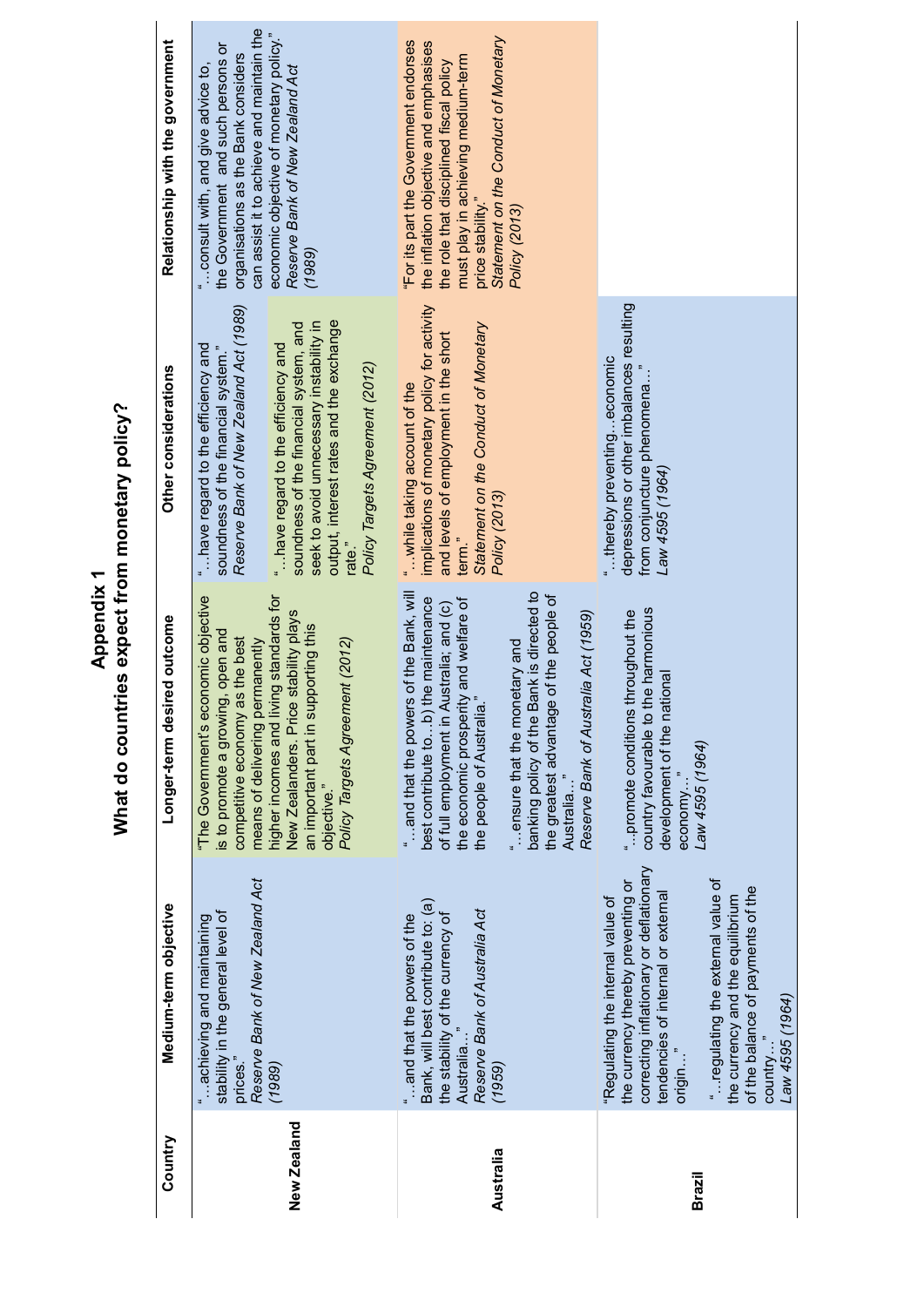| Country           | Medium-term objective                                                                                                                                                                        | Longer-term desired outcome                                                                                                                                                                                                                     | Other considerations                                                                                                                                                                    | Relationship with the government                                                                                                                                                                                                                                                                                                                |
|-------------------|----------------------------------------------------------------------------------------------------------------------------------------------------------------------------------------------|-------------------------------------------------------------------------------------------------------------------------------------------------------------------------------------------------------------------------------------------------|-----------------------------------------------------------------------------------------------------------------------------------------------------------------------------------------|-------------------------------------------------------------------------------------------------------------------------------------------------------------------------------------------------------------------------------------------------------------------------------------------------------------------------------------------------|
|                   | value of the national monetary unit."<br>" to regulate credit and currency<br>to control and protect the external<br>Bank of Canada Act (1934)                                               | to promote the economic and<br>financial welfare of Canada."<br>Bank of Canada Act (1934)                                                                                                                                                       | to mitigate by its influence fluctuations<br>be possible within the scope of monetary<br>in the general level of production, trade,<br>prices and employment, so far as may<br>action." |                                                                                                                                                                                                                                                                                                                                                 |
| Canada            |                                                                                                                                                                                              | Canadians by contributing to sustained<br>economic growth, rising levels of<br>employment and improved living<br>" to enhance the well-being of<br>Inflation-Control Target (2014)<br>standards."                                               | Bank of Canada Act (1934)                                                                                                                                                               |                                                                                                                                                                                                                                                                                                                                                 |
| Chile             | Law 18,840 Basic Constitutional Act<br>currency and the normal functioning<br>of internal and external payments."<br>of the Central Bank of Chile (1989)<br>"look after the stability of the |                                                                                                                                                                                                                                                 |                                                                                                                                                                                         | the President of the Republic, upon his<br>Law 18,840 Basic Constitutional Act of<br>request, in all matters within the scope<br>Republic and the Senate with regard<br>general applicability it shall advise<br>shall inform the President of the<br>to the policies and regulations of<br>the Central Bank of Chile (1989)<br>of its duties." |
| Republic<br>Czech | "shall be to care for price stability."<br>Constitution of the Czech Republic<br>Act on the Czech National Bank<br>"shall be to maintain price<br>stability."<br>(1992)<br>(1993)            | view to contributing to the achievement<br>Act on the Czech National Bank (1993)<br>policies in the European Union with a<br>leading to sustainable economic<br>growth and the general economic<br>of the objectives of the European<br>Union." | Act on the Czech National Bank (1993)<br>" in addition shall work to ensure<br>financial stability                                                                                      | Act on the Czech National Bank (1993)<br>support the general economic<br>policies of the Government."                                                                                                                                                                                                                                           |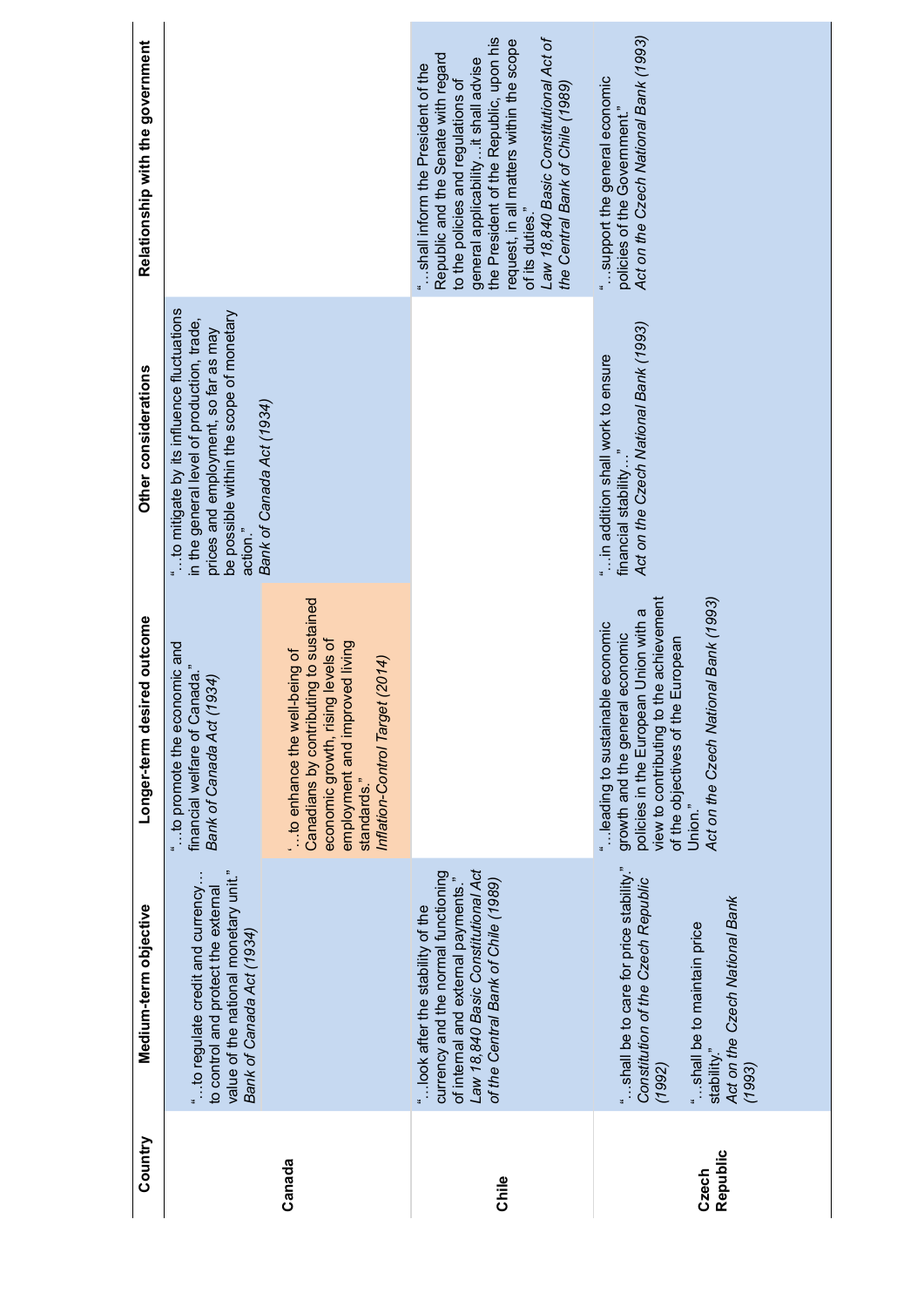| Relationship with the government | appropriate Union institutionsor to<br>national authorities on matters in its<br>support the general economic<br>"ECB may submit opinions to<br>policies in the Union"<br>European Union Treaty<br>field of competence."                                                                                                                                                                                                                                                                           | as it does not consider this inconsistent<br>Government's economic policy as long<br>" promote the implementation of the<br>Act on the Central Bank of Iceland<br>with its main objective.<br>(2001)                                                                       | especially growth, employment and<br>the Government's economic policy,<br>" to support other objectives of<br>Bank of Israel Law (2010)<br>reducing social gaps. | monetary control and the basic stance<br>"The Bank of Japan shall, taking into<br>of the government's economic policy<br>sufficiently, so that its currency and<br>account the fact that currency and<br>of overall economic policy, always<br>government and exchange views<br>monetary control is a component<br>maintain close contact with the<br>shall be mutually compatible." |
|----------------------------------|----------------------------------------------------------------------------------------------------------------------------------------------------------------------------------------------------------------------------------------------------------------------------------------------------------------------------------------------------------------------------------------------------------------------------------------------------------------------------------------------------|----------------------------------------------------------------------------------------------------------------------------------------------------------------------------------------------------------------------------------------------------------------------------|------------------------------------------------------------------------------------------------------------------------------------------------------------------|--------------------------------------------------------------------------------------------------------------------------------------------------------------------------------------------------------------------------------------------------------------------------------------------------------------------------------------------------------------------------------------|
| Other considerations             | allocation of resources, and in compliance<br>("stable prices, sound public finances<br>with the principles set out in Article 119<br>act in accordance with the principle<br>of the Treaty on the Functioning of the<br>of an open market economy with free<br>sustainable balance of payments.")<br>competition, favouring an efficient<br>and monetary conditions, and a<br>European Union Treaty<br>European Union                                                                             | market if it deems such action necessary<br>"will intervene in the foreign exchange<br>objectiveor if it thinks that exchange<br>Declaration on inflation target (2001)<br>rate fluctuations might undermine<br>in order to promote the inflation<br>financial stability." | " to support the stability and orderly<br>activity of the financial system."<br>Bank of Israel Law (2010)                                                        |                                                                                                                                                                                                                                                                                                                                                                                      |
| Longer-term desired outcome      | Union." ("The Union's aim is to promote<br>peace, its values and the well-being of<br>highly competitive<br>in Article 3 of the Treaty on European<br>social market economy, aiming at full<br>achievement of<br>based on balanced economic growth<br>Union laid down<br>employment and social progress"<br>sustainable development of Europe<br>"The Union shall work for the<br>European Union Treaty<br>contributing to the<br>the objectives of the<br>and price stability, a<br>its peoples") |                                                                                                                                                                                                                                                                            |                                                                                                                                                                  | development of the national economy."<br>"thereby contributing to the sound<br>997)<br>Bank of Japan Act (1                                                                                                                                                                                                                                                                          |
| Medium-term objective            | primary objectiveshall be to<br>maintain price stability."<br>European Union Treaty                                                                                                                                                                                                                                                                                                                                                                                                                | Act on the Central Bank of Iceland<br>shall promote price stability<br>(2001)                                                                                                                                                                                              | " to maintain price stability as its<br>Bank of Israel Law (2010)<br>central goal.                                                                               | the Bank of Japan shall be aimed at<br>"Currency and monetary control by<br>Bank of Japan Act (1997)<br>achieving price stability."                                                                                                                                                                                                                                                  |
| Country                          | (18 countries)<br>Euro Area<br>(ECB)                                                                                                                                                                                                                                                                                                                                                                                                                                                               | Iceland                                                                                                                                                                                                                                                                    | <b>Israel</b>                                                                                                                                                    | Japan                                                                                                                                                                                                                                                                                                                                                                                |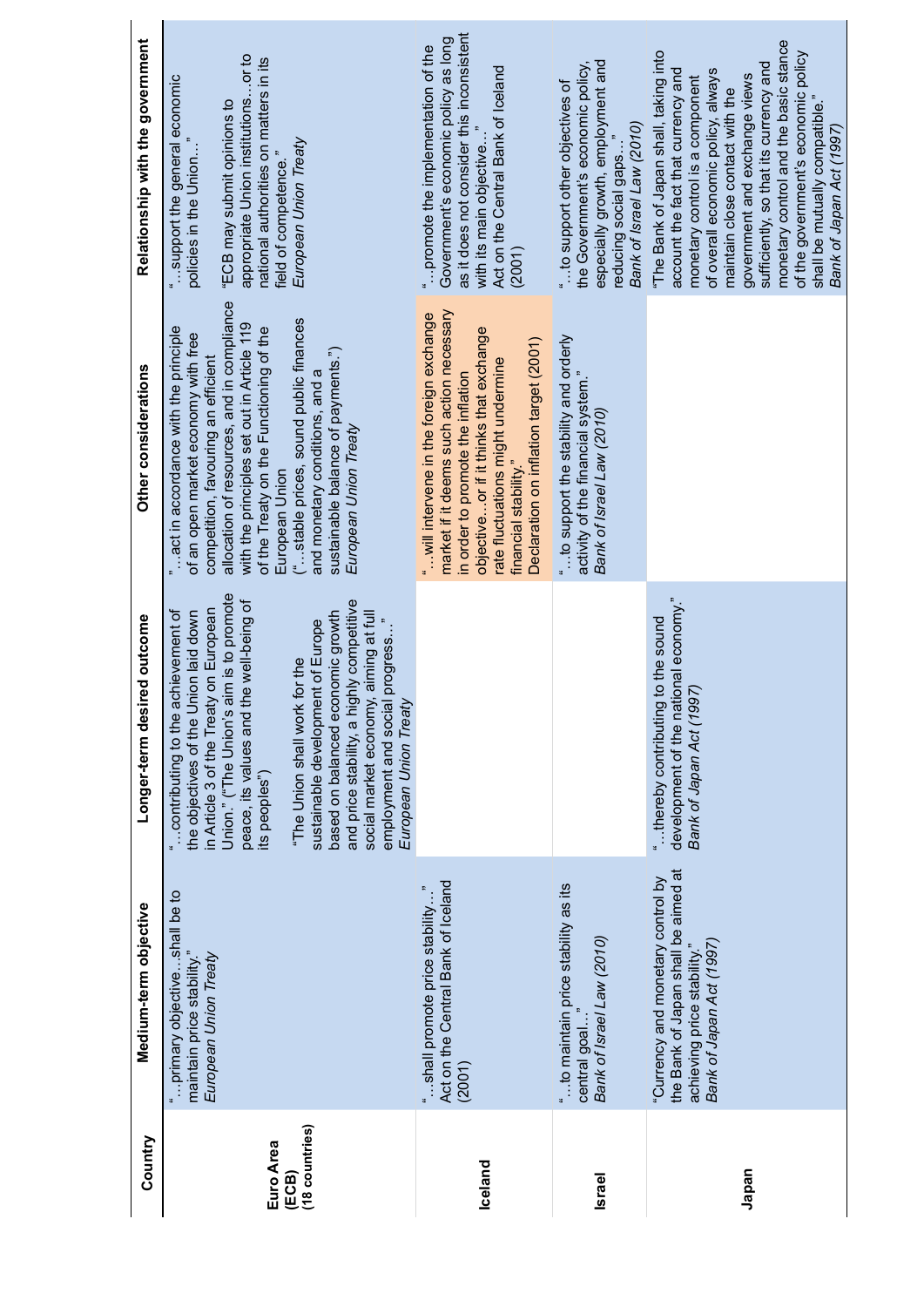| Relationship with the government | "Counsel the Federal Government on<br>economic and, particularly, financial<br>iccuse<br>Banco de Mexico Law<br>issues.                                                                                                                                        | $\ddot{\phantom{1}}$<br>drawn up by government authorities'<br>conduct operations in accordance<br>with the economic policy guidelines<br>Norges Bank Act (1985)                                                                              | The Act of the National Bank of Poland<br>supporting the economic policy of<br>the Government."<br>(1997)                                                                                                                                            | "The monetary and credit policies of the<br>in harmony with the economic policy of<br>the Government insofar as this does<br>Bank of Korea shall be carried out<br>not detract from price stability."<br>Bank of Korea Act |
|----------------------------------|----------------------------------------------------------------------------------------------------------------------------------------------------------------------------------------------------------------------------------------------------------------|-----------------------------------------------------------------------------------------------------------------------------------------------------------------------------------------------------------------------------------------------|------------------------------------------------------------------------------------------------------------------------------------------------------------------------------------------------------------------------------------------------------|----------------------------------------------------------------------------------------------------------------------------------------------------------------------------------------------------------------------------|
| Other considerations             | promoting the sound development of<br>Banco de Mexico Law<br>the financial system                                                                                                                                                                              | Regulation on Monetary Policy (2003)<br>stable developments in output and<br>" monetary policy shall underpin<br>fiscal policy by contributing to<br>employment."                                                                             |                                                                                                                                                                                                                                                      | "The Bank of Korea shall pay attention<br>to financial stability in carrying out its<br>monetary and credit policies."<br>Bank of Korea Act                                                                                |
| Longer-term desired outcome      | State's role in guiding the country's<br>therefore strengthening the<br>Constitution of Mexico (1917)<br>development.                                                                                                                                          | Regulation on Monetary Policy (2003)<br>" contributing to stable expectations<br>concerning exchange rate<br>developments."                                                                                                                   |                                                                                                                                                                                                                                                      | " contribute to the sound development<br>of the national economy.<br>Bank of Korea Act                                                                                                                                     |
| Medium-term objective            | seek the stability of the purchasing<br>" its primary objective shall be to<br>national currency's purchasing<br>to foster the stability of the<br>Constitution of Mexico (1917)<br>power of said currency.'<br>Banco de Mexico Law<br>power."<br>$\mathbf{u}$ | "Implementation of monetary policy<br>"shall be aimed at stability in the<br>shall  be orientated towards low<br>Norwegian krone's national and<br>Regulation on Monetary Policy<br>international value."<br>and stable inflation."<br>(2003) | The Constitution of the Republic of<br>"The National Bank of Poland shall<br>The Act of the National Bank of<br>be responsible for the value of<br>"shall be to maintain price<br>Polish currency."<br>Poland (1997)<br>Poland (1997)<br>stability." | "by pursuing price stability through<br>the formulation and implementation<br>of efficient monetary and credit<br>Bank of Korea Act<br>policies."                                                                          |
| Country                          | Mexico                                                                                                                                                                                                                                                         | Norway                                                                                                                                                                                                                                        | Poland                                                                                                                                                                                                                                               | South Korea                                                                                                                                                                                                                |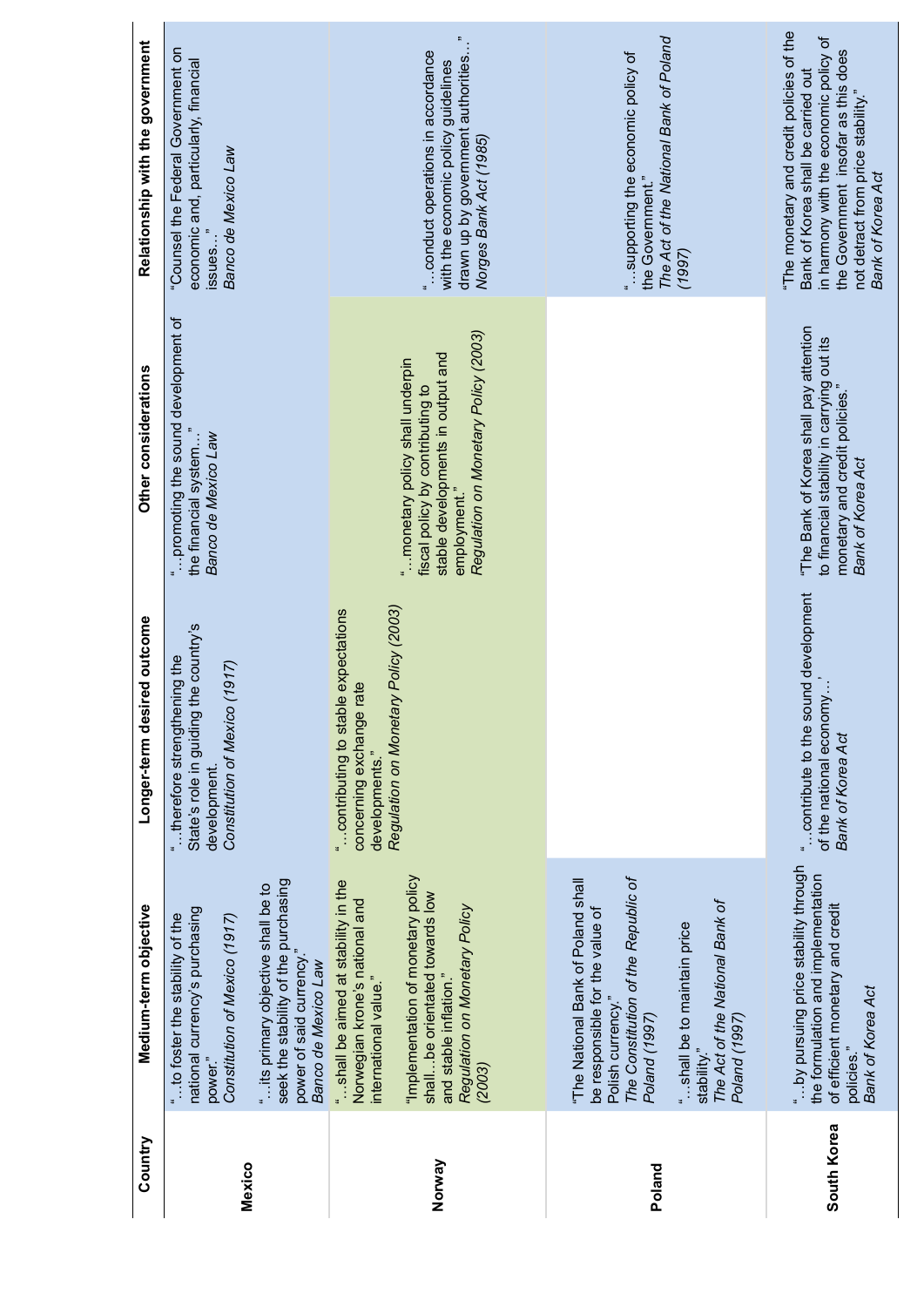| Country              | Medium-term objective                                                                                                                                                                                  | red outcome<br>Longer-term desi                                                                                                                                                                                                                   | Other considerations                                                                                                                                                                                                                                                                                                      | Relationship with the government                                                                                                                                                                                                                    |
|----------------------|--------------------------------------------------------------------------------------------------------------------------------------------------------------------------------------------------------|---------------------------------------------------------------------------------------------------------------------------------------------------------------------------------------------------------------------------------------------------|---------------------------------------------------------------------------------------------------------------------------------------------------------------------------------------------------------------------------------------------------------------------------------------------------------------------------|-----------------------------------------------------------------------------------------------------------------------------------------------------------------------------------------------------------------------------------------------------|
| Sweden               | The Sveriges Riksbank Act (1988)<br>maintain price stability."                                                                                                                                         |                                                                                                                                                                                                                                                   |                                                                                                                                                                                                                                                                                                                           |                                                                                                                                                                                                                                                     |
| Switzerland          | "shall ensure price stability."<br>National Bank Act (2003)                                                                                                                                            | "shall follow a monetary policy which<br>serves the general interest of the<br>(999)<br>National Bank Act (2003)<br>Federal Constitution (1<br>country.                                                                                           | "In so doing, it shall take due account of<br>the development of the economy."<br>National Bank Act (2003)                                                                                                                                                                                                                | "The Federal Council and the National<br>Bank shall inform each other of their<br>intentions before taking decisions of<br>major importance for economic and<br>National Bank Act (2003)<br>monetary policy."                                       |
| Kingdom<br>United    | Bank of England Act (1998)<br>"To maintain price stability."                                                                                                                                           | objective of Her<br>Majesty's Government is to achieve<br>stability is an<br>growth that is more evenly shared<br>strong, sustainable and balanced<br>across the country and between<br>"the economic policy<br>medium-term price<br>industries." | "Attempts to keep inflation at the inflation<br>target in these circumstances may cause<br>undesirable volatility in output due to the<br>eration should be placed on variability in<br>short-term trade-offs involved consid-<br>inflation target could exacerbate the<br>"attempts to keep inflation at the<br>output." | Government, including its objectives for<br>medium-term price stability remains<br>"The Government's commitment to<br>economic policy of Her Majesty's<br>"subject to that, to support the<br>Bank of England Act (1998)<br>growth and employment." |
|                      |                                                                                                                                                                                                        | for economic<br>Remit for the Monetary Policy<br>essential pre-requisite<br>Committee (2014)<br>prosperity."                                                                                                                                      | Remit for the Monetary Policy Committee<br>Financial Policy Committee judge to<br>represent a potential risk to financial<br>development of imbalances that the<br>stability."<br>(2014)                                                                                                                                  | absolute. It represents an essential pre-<br>requisite for economic prosperity."<br>Remit for the Monetary Policy<br>Committee (2014)                                                                                                               |
| <b>United States</b> | the monetary and credit aggregates<br>"shall maintain long run growth of<br>commensurate with the economy's<br>Federal Reserve Act (amended<br>long run potential to increase<br>production."<br>1977) | "so as to promote effectively the goals<br>of maximum employment, stable prices,<br>and moderate long-term interest rates."<br>Federal Reserve Act (amended 1977)                                                                                 |                                                                                                                                                                                                                                                                                                                           |                                                                                                                                                                                                                                                     |

Note: Boxes highlighted blue indicate primary legislation, boxes highlighted green indicate secondary legislation or statutorily required documents, and boxes highlighted orange indicate voluntary public agreements.<br>Source Note: Boxes highlighted blue indicate primary legislation, boxes highlighted green indicate secondary legislation or statutorily required documents, and boxes highlighted orange indicate voluntary public agreements. Source: Central bank legislation and websites (in the case of non-English speaking countries, translations of legislative provisions are those provided on the national central websites).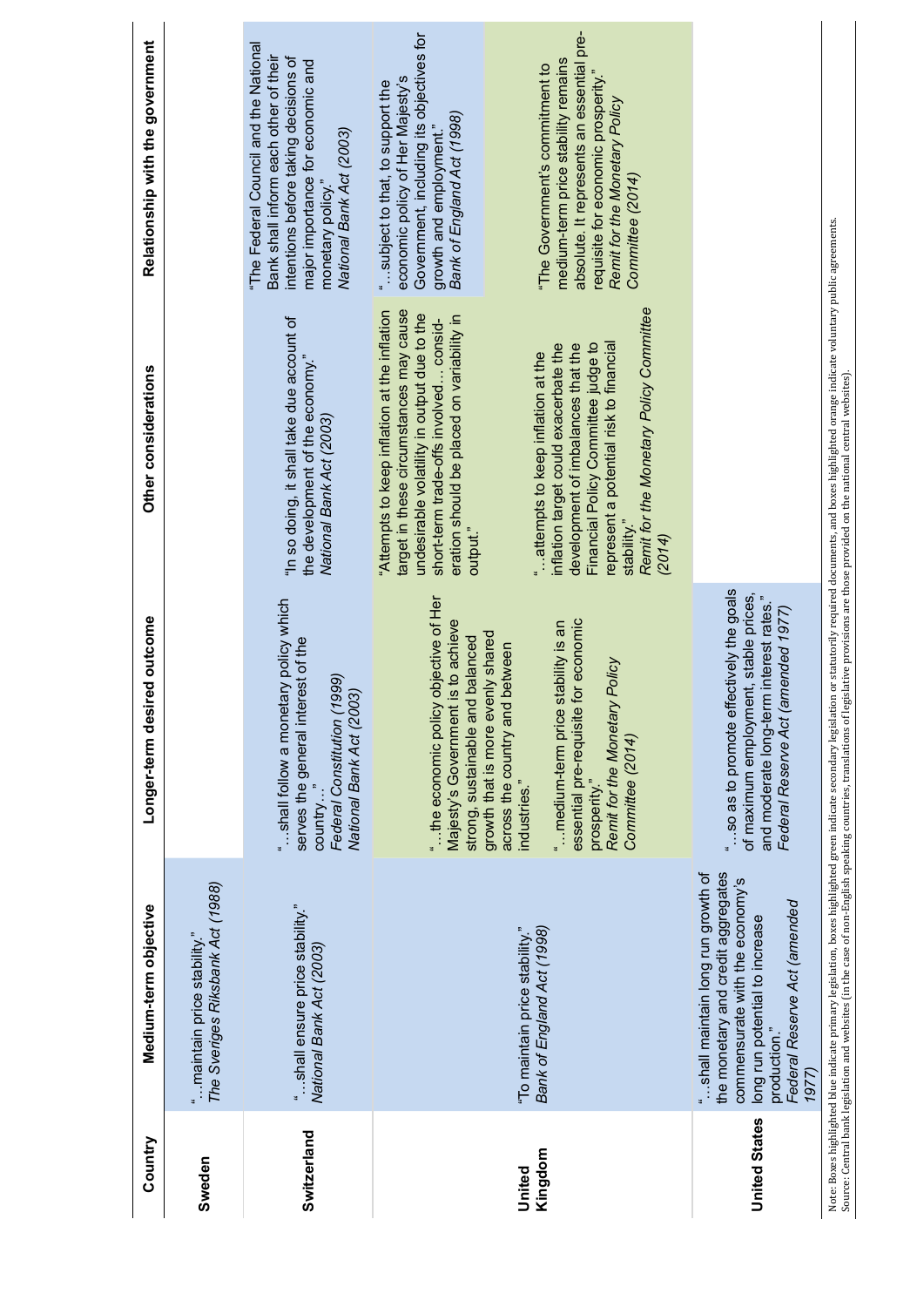|                                                        | Inflation targets                                                                                                                        |                                                                                              |                         |
|--------------------------------------------------------|------------------------------------------------------------------------------------------------------------------------------------------|----------------------------------------------------------------------------------------------|-------------------------|
| Country                                                | Operational target                                                                                                                       | Set by                                                                                       | <b>Status of target</b> |
| New Zealand                                            | Annual CPI inflation between 1-3 percent, on average, over the medium term,<br>with a 2 percent target midpoint                          | Agreement between the Governor and the Minister of Statutorily required agreement<br>Finance |                         |
| Australia                                              | Annual CPI inflation between 2-3 percent, on average, over the medium term                                                               | Agreement between the Treasurer and the Governor Voluntary agreement                         |                         |
| Brazil                                                 | Headline broad national CPI (IPCA) at 4.5 percent, between a 2.5-6.5 percent National Monetary Council (comprising 2 Ministers,<br>range | and the central bank Governor)                                                               | Resolution              |
| Canada                                                 | g inflation near the 2 per<br>Annual CPI inflation between 1-3 percent, keepin<br>cent midpoint                                          | Agreement between the Bank of Canada and the<br>Government                                   | Voluntary agreement     |
| Chile                                                  | Annual CPI inflation around 3 percent, within a tolerance range of +/-1<br>percent, most of the time                                     | Central Bank of Chile Board                                                                  | Statement               |
| Czech Republic                                         | ce range of +/- 1 percent<br>Annual CPI inflation of 2 percent, within a toleran                                                         | Czech National Bank Board                                                                    | Statement               |
| euro area                                              | A year-on-year increase in the Harmonised Index of Consumer Prices of<br>below, but close to, 2 percent over the medium term             | ECB Governing Council                                                                        | Statement               |
| Iceland                                                | Annual CPI inflation as close to 2.5 percent as possible                                                                                 | Central Bank of Iceland Board of Governors, with                                             | Voluntary agreement     |
| <b>Israel</b>                                          | Annual CPI inflation between 1-3 percent a year                                                                                          | Government, in consultation with the Governor<br>approval of the Prime Minister and          | Direction               |
| Japan                                                  | Annual CPI inflation of 2 percent                                                                                                        | Bank of Japan Policy Board                                                                   | Statement               |
| Mexico                                                 | Annual CPI inflation of 3 percent, within a range of +/- 1 percent,                                                                      | Bank of Mexico Board of Governors                                                            | Statement               |
| Norway                                                 | Annual CPI inflation of approximately 2.5 percent over time                                                                              | Government                                                                                   | Regulation              |
| Poland                                                 | Annual CPI inflation of 2.5 percent, within a tolerance range of +/- 1 percent                                                           | National Bank of Poland Monetary Policy Council                                              | Statement               |
| South Korea                                            | Annual CPI inflation of between 2.5-3.5 percent                                                                                          | Bank of Korea, in consultation with the Government                                           | Statement               |
| Sweden                                                 | Annual CPI inflation of 2 percent                                                                                                        | Sveriges Riksbank Governing Board                                                            | Statement               |
| Switzerland                                            | Annual CPI of less than 2 percent                                                                                                        | Swiss National Bank Governing Board                                                          | Statement               |
| <b>United Kingdom</b>                                  | Annual CPI target of 2 percent at all times                                                                                              | Government                                                                                   | Direction               |
| Source: Central bank websites.<br><b>United States</b> | Consumption Expenditure<br>Around 2 percent annual inflation in the Personal<br>deflator (PCE)                                           | Federal Reserve FOMC                                                                         | Statement               |

.<br>Note: Where "statement" is used to describe the status of the target, these are voluntary statements made by the central bank. None is statutorily required.<br>Note: Note: Where "statement" is used to describe the status of the target, these are voluntary statements made by the central bank. None is statutorily required.

# Appendix 2<br>Inflation targets **Appendix 2**